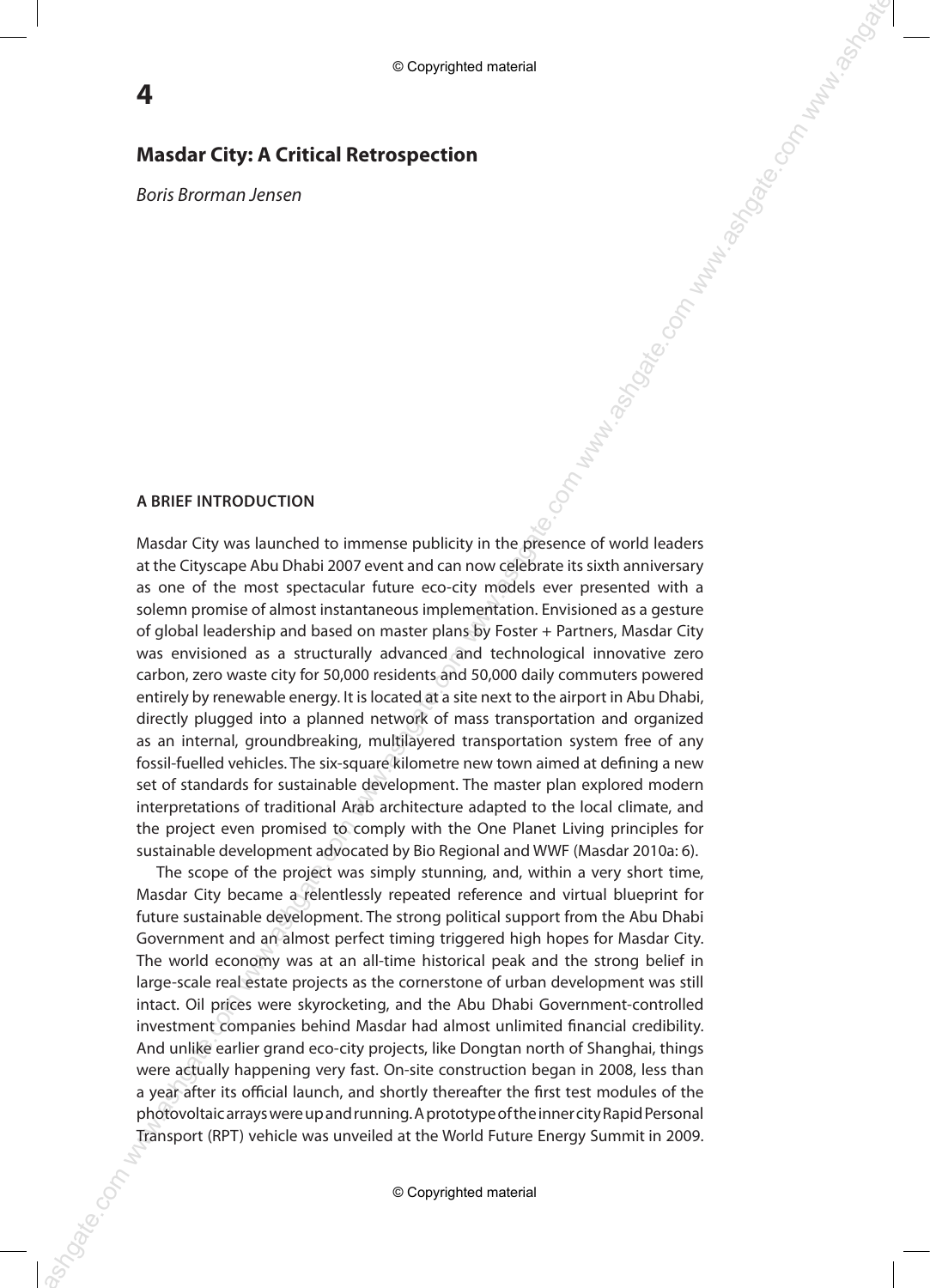The first building, designed on-site by Foster + Partners, the lab facilities and student accommodation for postgraduates at the Masdar Institute of Science and Technology (MIST), a non-profit research and development collaboration between Massachusetts Institute of Technology (MIT) and Masdar, were rushed through and almost completed in September 2010 when the first group of students moved in.

64. UNEAR CONSURATION CONSURATION OF THE CONSULTER CONSULTER (SCIENCING THE STRAIGHT) CONSULTER THE CONSULTER CONSULTER (SCIENCING THE CONSULTER CONSULTER CONSULTER (SCIENCING THE CONSULTER CONSULTER THE CONSULTER CONSULT Meanwhile, the collapse of the world financial market in 2008 evidently started to cause turbulence for the Masdar City project. Numerous reports about expected delays in the forthcoming phases, financial readjustment of the USD 22 billion budget and modifications of the original scheme began to appear in newspapers around the world. Spokesmen and various officials from Masdar started talking about entering a 'pragmatic phase' in which every aspect of the original vision had to be carefully re-examined and tested against more cautious feasibility studies. The construction of the Masdar Headquarters, designed by the Chicago-based firm Adrian Smith + Gordon Gill Architecture, was stopped right after piling and postponed. The German/Australian-based LAVA Architects' winning design for the Masdar City Centre has not been implemented. The unique Personal Rapid Transit (PRT) system developed by the Italian firm Systematica might be limited to the site of the MIST research building, with the possible consequence that traditional cars with combustion engines will have to enter Masdar City and used for internal transportation. The idea of using cooling towers as a natural ventilation system has been abandoned, according to Nawal Al-Hosany, Associate Director of Sustainability at the Masdar property development. She has also called off any onsite windmills as well as the initial proposal for covering the whole city with rooftop solar panels. In October 2010, the new (now also former) Director of Masdar, Alan Frost, told local newspapers that the plans to generate all of Masdar City's power on-site were being reconsidered. The mass of low and compact residential buildings replicating the narrow, shaded streetscapes of a traditional Arabian walled city has been questioned in favour of possible high-rise buildings, and several other fundamental alterations of the project have been announced. The final completion date of 2016 has been postponed to an uncertain future in order to grow 'organically' with market forces (Mandel 2010). Quite a few high-ranking personnel have left the project, including one of the initial masterminds, former Director of Property Development, Khaled Awad. The new people in charge are now trying to ensure that the aim and the commitment are intact. The project has clearly entered a new era of uncertainty. The only definite prediction that can so far be made about Masdar City is that it will never be built according to the original master plan. So let us use this critical moment for the Masdar City vision to pause, look back and ask some questions.

# **Context of Suspended Disbelief**

The last ten years of rapid development and the vast number of spectacular projects actually being built in the UAE have created a constant situation of suspended disbelief in the region. Everything seems to be possible in the Gulf, and even the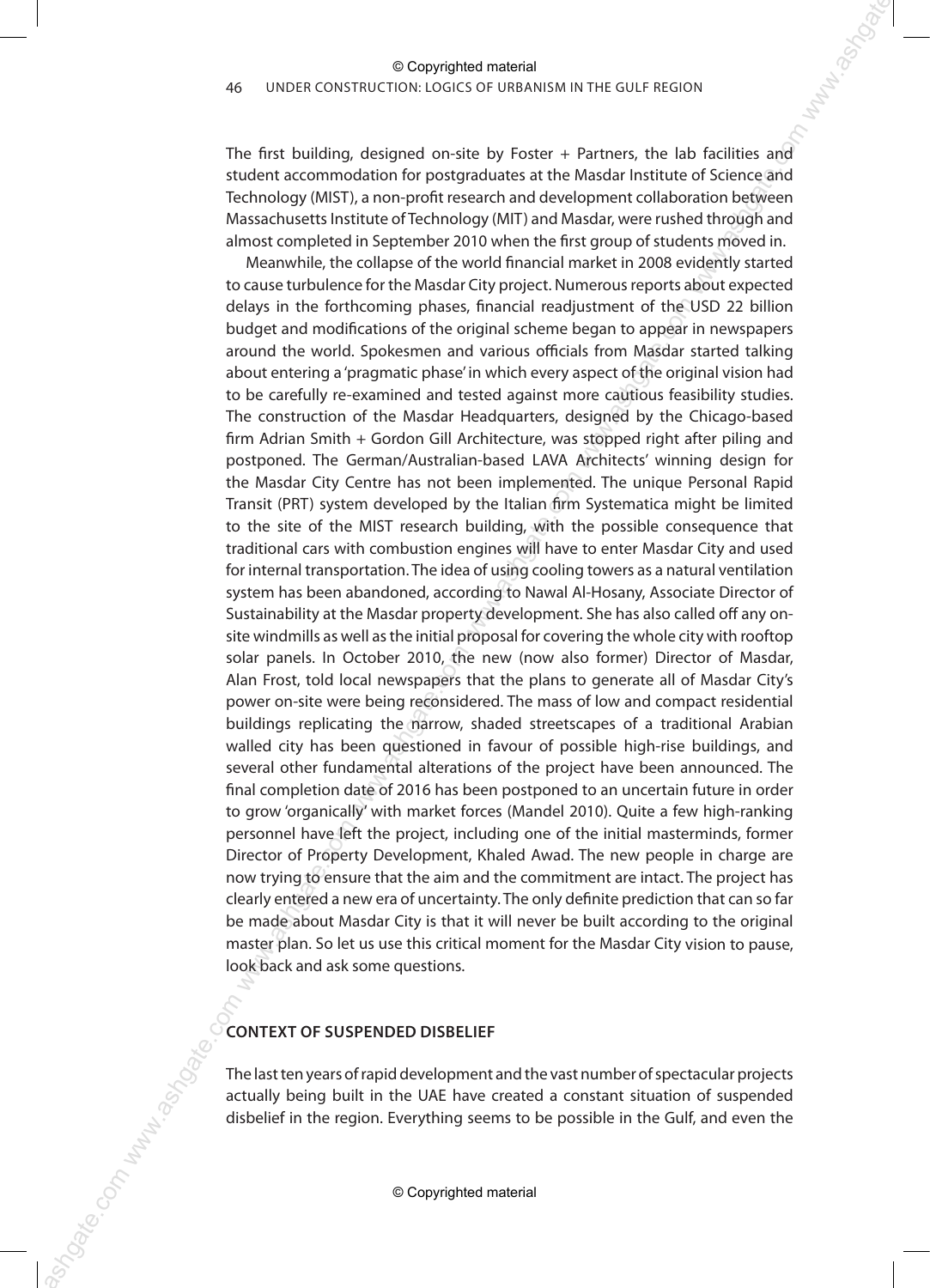most unbelievable plans are taken for granted. The sheer speed and unlimited potential of oil money backed by a completely unrestrained power structure have blurred any clear distinctions between the virtual and the real. Most of the fabulous projects announced in the UAE constitute a new virtual design reality that is admired worldwide. The Masdar City PowerPoint presentation has already become the most enigmatic simulacrum in the collective awareness of sustainability. A quick Google search on Masdar City results in more than five million hits, which somehow confirms the project's celebrity-like prominence. The Masdar City project has become an almost mandatory reference or benchmark for any sustainable development discussion. But what kind of open-source information is actually available about the matrix of Masdar City? What are the solid facts behind the endlessly repeated visionary statements, fancy computer animations and utopian proclamations? What are the specific means and methods? Where can we find detailed sections and plans?

63 Convertice method, the process in the section of the section of the section of the section of the section of the section of the section of the section of the section of the section of the section of the section of the A good place to start online research for real content behind the catchy bird'seye view renderings would of course be Masdar's homepage and the website of Foster + Partners. The information provided by Foster + Partners is very limited. They have a brief résumé of the project and a few illustrations. The Masdar website takes a couple of hours to explore if you read everything carefully and watch all the promotional videos, but it does not display any specific content. The many subcontractors would be another important source of information. But Foster + Partners has asked them to sign a confidentiality agreement, so they do not really offer a lot of additional information. A major player in the process, like the German eco-engineering company Transsolar hardly reveals any facts about the project on its website. Someone has edited some of the bits and pieces of available information into a short Wikipedia narrative giving a straight no-nonsense and comprehensive overview; but even this still contains no real substantiation, such as detailed sections and plans. Then there are an almost endless number of online newspaper articles to discover. But the fact is that any open-source information about Masdar City I have accessed so far, including various articles in leading architectural magazines, can more or less be boiled down to some slightly different digestions of the same superficial media release material from Masdar itself. One of the primary sources of information available for the general public is some PowerPoint presentations and the brochure 'MASDAR CITY – one day all cities will be built like this' (Masdar 2010a), which offers a bold statement about the overall vision from the ruler of Abu Dhabi and some additional remarks by company executives, selected diagrammatic representations of the basic schemes and a dozen different renderings. However, the great projection of the eco-city of the future does not reveal any essential details.

Masdar City is like a gorgeous mirage in an endless desert of rumours and spam. It is a great promise you can choose to believe. New pioneering ideas about future sustainable development are of great interest – not just among architects. In the last couple of years, many researchers and journalists have interviewed the key persons involved in the project and several have actually been on-site to try to uncover the reality behind the stunning renderings. A lot of thrilling reports have been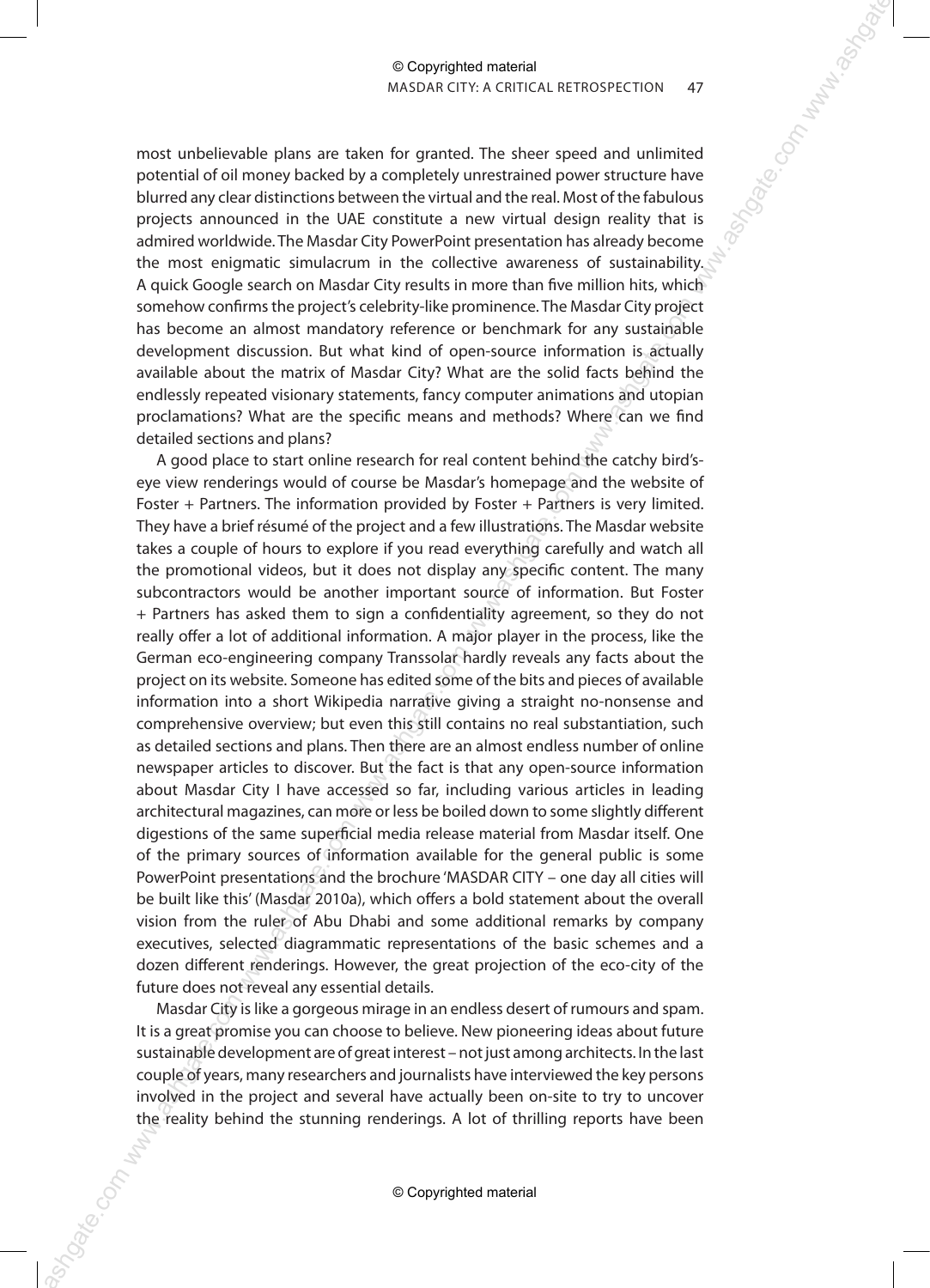#### 48 Under Construction: Logics of Urbanism in the Gulf Region © Copyrighted material

published on Masdar City as a symbol of radical change, and quite a few critical articles have been written about its political context, the violations of workers' rights, its hidden ethical dilemmas and the project's many paradoxes. But so far it seems no outsider has yet managed to penetrate beyond the very thin layer of infotainment provided by the official PR channels. Masdar City, the world-famous virtual future eco-city, seems to be protected from any in-depth investigations by a highly efficient firewall. The inquisitive community of design and planning professionals dying to learn from this promising project is still waiting to get any substantial knowledge about its matrix. If Masdar City really is such an eminent solution to the future of urban development, its inventions should not be kept so covert – at least in my opinion.

## **City without Citizens**

I have by coincidence seen a glimpse of the confidential and voluminous Masdar project documentation produced by Foster + Partners and the team of subcontractors – but I was not allowed to read it or to publish any parts of it. I went to Masdar City in 2010 with high expectations, but was not allowed to take any pictures on-site. The question is: why does this outstanding conglomerate of state representatives, world-leading architects, specialized engineers, business-minded environmentalists and corporate city-builders insist on such strict control over substantial information?

Two explanations come to mind. Firstly, the Government of Abu Dhabi and the acting agents involved in Masdar are not exactly open and transparent organizations. The UAE is number 86 out of 175 on Reporters Without Borders' (RWB) 2009 Press Freedom Index. The local power structure is geared to keep a firm grip on the media. 'Those who publish "dishonest" news that could "mislead public opinion" and "harm the country's economy", could be sentenced to pay fines of up 500,000 dirhams (103,400 Euros)' (RWB 2009). The Government officials working for the company responsible for the Masdar City project or any employee onsite could be accused of harming the country's economy if they engage in public debate about the project or question its general conditions.

46. UNEAR CONSULTER (CONFIDENTIES) and the control of the content of the content of the content of the content of the content of the content of the content of the content of the content of the content of the content of th Secondly, Foster + Partners has managed to obtain copyrights for the Masdar City design concept and have no incentive to share their business secret with anyone who does not pay up front. The question is: how can someone copyright a city? Because: Masdar is not a city in the conventional understanding of the term. It is a sophisticated, large-scale real estate eco-tech development project, and the physical master plan is essentially an illustrated business model, built by the Abu Dhabi Future Energy Company as a private property with a single owner. Masdar City might possibly one day be both lively and dense. The master plan has a clear aspiration to represent some of the programmatic complexities of a 'real' city. It will have housing for invited guests, luxury apartments for CEOs, lots of shops and offices, (maybe) a PRT system free of fossil fuels and even a branch of MIT. It will most likely be a future cluster for private companies operating in a special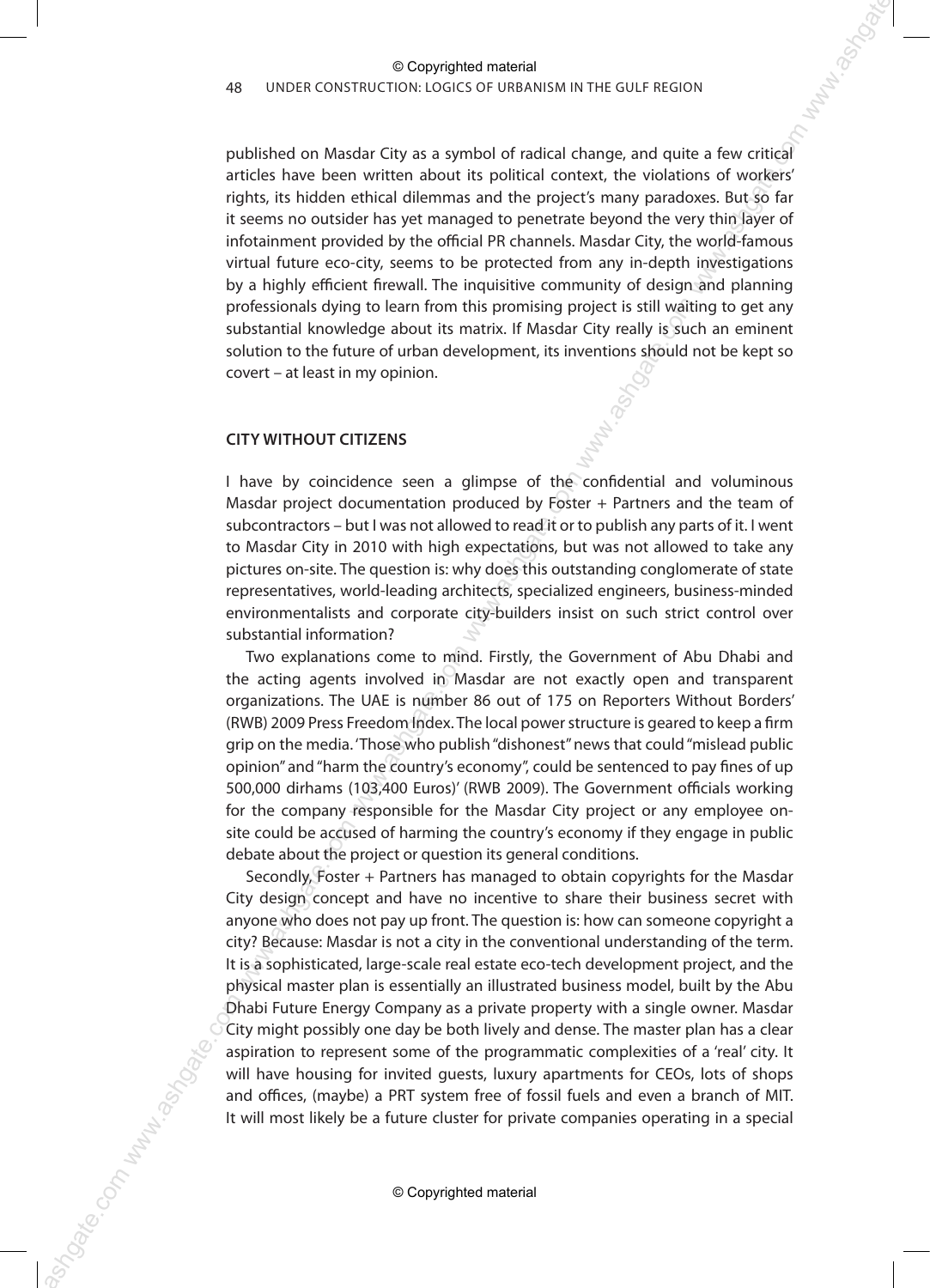63 Concrete were the transition of the concrete matrix  $\sim$  Concrete matrix and the concrete matrix and the concrete matrix and the concrete matrix and the concrete matrix and the concrete matrix and the concrete matrix a economic zone with lucrative tax exemptions. Masdar will be 'a safe and pollutionfree haven' and 'a world-class working and living hub' for an exclusive elite. It will have almost everything an affluent city has including green spaces, funscapes and great vistas. Masdar City does not even have to deal with heavy industry, chemical plants, polluting agriculture or even housing for construction workers from the Third World. It will perhaps have plenty of wealthy neighbourhoods with lots of tenants, an influx of expats and other visitors, but no citizens. It might one day have some great streetscapes and maybe also a great city centre designed by young and skilful architects, but it will never have any real public spaces. The Masdar City brochure promises 'quality of life', so maybe universal human rights principles will apply for the many researchers staying at MIST while exploring new technical solutions for a sustainable future – but maybe not. Perhaps the future female population of Masdar City does not risk the death penalty by stoning for adultery.1 Who knows what kind of jurisdictions will rule in this great privatopia?

At any rate, the Masdar Initiative does not really seem to be concerned with civic aspects of cities, public spaces or urbanism as a collective encounter. The major endeavour for the Masdar Initiative appears to be commodification of the 'future eco-city'. Well then, can lessons be learned from Masdar City and used elsewhere? Definitely – but the Masdar City scheme is not intended to become shareware.

## **A Political Autopsy**

The Government-controlled organizations behind Masdar are ruled by an ideology of daily adjustments. Decisions are made rigorously top-down and interference from lower levels is neither expected nor tolerated.<sup>2</sup> The ruler can make glorious proclamations and change them overnight without any questions asked. The totalitarian and nepotistic systems in the UAE can produce 365 new prospects for the future a year, but they have no public constituency and therefore no obligation to be devoted to any single one of them. The prospects of pronounced futures are constantly shifting, creating an extremely condensed history that suffers from instant amnesia accelerated by the radical changes in the physical urban fabric. The number of fabulous futures *not* happening will be by far the vastest chapter in the (unofficial) history of the UAE. The overall logic behind any visionary statement launched by the system is ultimately to sustain power and is therefore usually disguised by differing rhetorics of legitimization, which are often quite inconsistent.

Masdar City is no exception to this rule and is now, unfortunately, just one out of hundreds of projects delayed, on hold or under revision. The promise to 'build the eco-city of the future' by 2016 or later is a meta-statement, and it is practically impossible for any outsider to know the real explanation why this once great promise has been completely revised. Foster + Partner's original master plan for Masdar City from 2007 will, for several concealed reasons, never be realized, even though its fast-track implementation process was part of the Government guarantee. The project is now in a kind of post-mortem phase in which even minimal achievements are interpreted as signs of life for the eco-city of the future.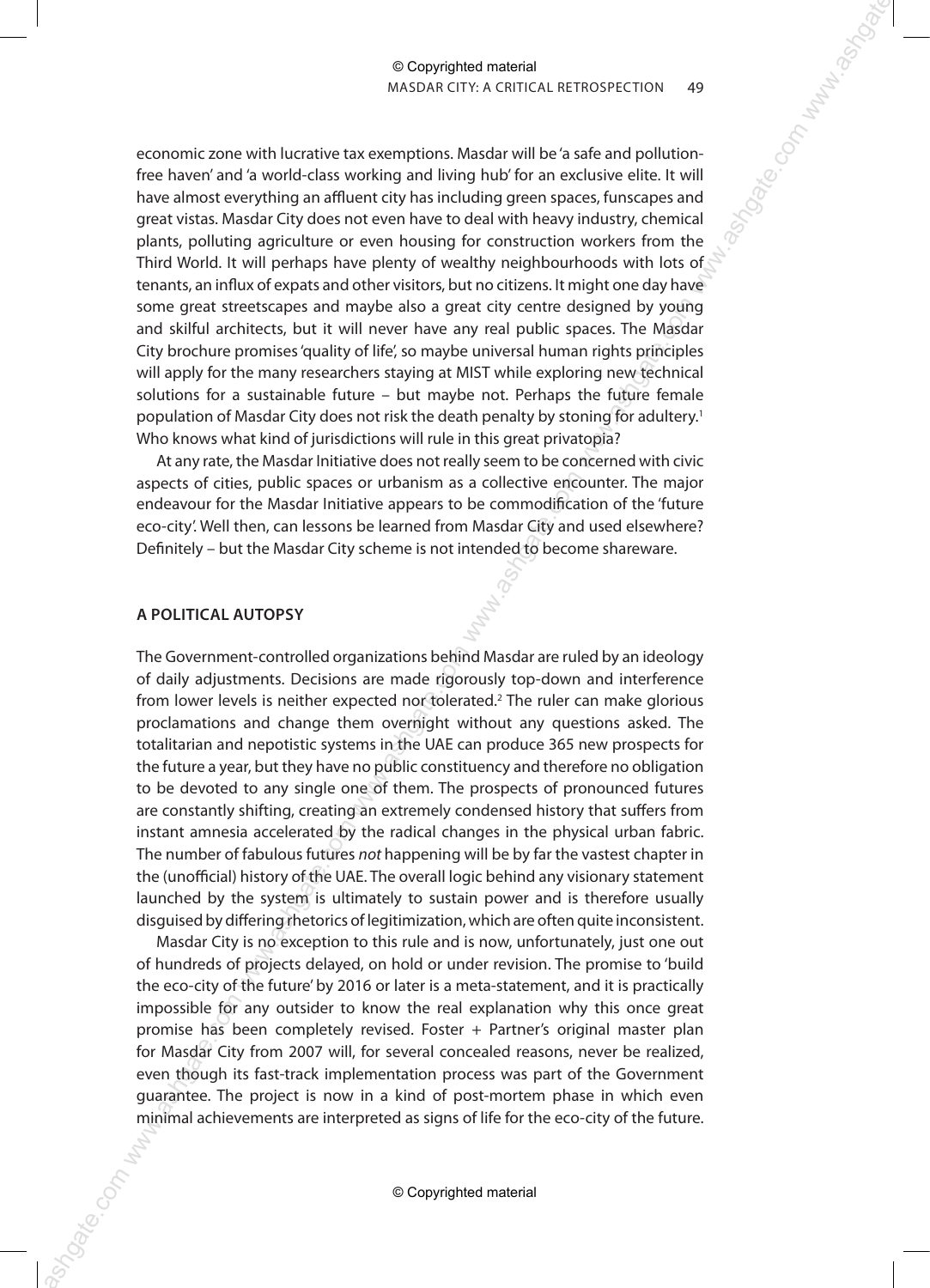The MIST is now the anchor of the diminished project, and so far Masdar City is more like an isolated campus protected by barbed wire. Students and faculty have already moved in. The MIST is now operating on-site and offers a number of Master of Science programmes. The MIST has promised to be 'committed to fostering freedom of education, learning and expression' (Masdar 2010b: 17); it will be interesting to see how this policy will encounter the political realities in Abu Dhabi. I personally do not know any academic working in the UAE who feels free to speak openly about matters relating to politics. Eckart Woertz, the former Director of Economic Studies at the Gulf Research Center in Dubai, has argued that neither Abu Dhabi nor Dubai is likely to produce a truly open, innovative society. 'The liberal lifestyles needed for that to develop organically do not exist here, given the strong conservative traditions and the UAE's proximity to Saudi Arabia, where fundamentalist mind-sets are widespread' (Miller 2008).

Despite the sudden death of the initial vision, the original master plan for Masdar City is still interesting and the inventions created by the team of architects, engineers, traffic planners and so on will most likely be used in other places. One of the technical pioneers behind the scheme, Matthias Schuler from Transsolar, put it this way: 'In a certain way my personal strategy at the moment is like: OK, we have to push other examples so that – if Masdar dies – we can say, OK at least it initiated a process. It was a kind of great path maker for this kind of idea. It is astonishing how fast Masdar and the idea about Masdar City was spread around the world. One of my conclusions is: people are dying to see examples' (Unpublished Interview, 25 March 2010).

# **Outside the Perfect Equation**

60<br>
UNIX CONS CONSULTED and SHOW CONSULTED AND MONUMERATIVE CONSULTED The Matrix CONSULTED TRANSICT and the statistic constrained project, and six for absorption of the statistic constrained project, and six for absorptio Masdar City was meant to be the 'physical embodiment' of a strategic attempt to develop and diversify Abu Dhabi's leading role in energy supply by establishing a new economic sector building on clean technologies and renewable energy solutions. Abu Dhabi Future Energy Company, which is building Masdar City, is a subsidiary of Mubadala Development Company, which was established by and is owned by the Government of Abu Dhabi. Mubadala and other Governmentcontrolled development companies operating in Abu Dhabi have huge project portfolios, and Masdar City is just one out of several large-scale developments forming a future miniature 'Randstad'<sup>3</sup> in Abu Dhabi. The overall plan is to link the existing city centre in Abu Dhabi and the international airport with a series of new dazzling projects. The biggest hub on this new loop will be the Saadiyat Island<sup>4</sup> – an entire new tourist landscape full of resort spaces, five-star holiday lagoons, a cluster of over-the-top luxury villas, large condominiums, golf courses and marinas. Most distinguished is probably Saadiyat Island's cultural district, a true wonderland for 'world architects' (Hornsby 2009), where Jean Nouvel has designed a new Louvre, Frank Gehry a new Guggenheim Museum, Zaha Hadid a Performing Arts Center, Tadao Ando a Maritime Museum and Foster + Partners the Zayed National Museum to honour the 'great commissioner' and leader of Abu Dhabi (cf. also Dumortier, in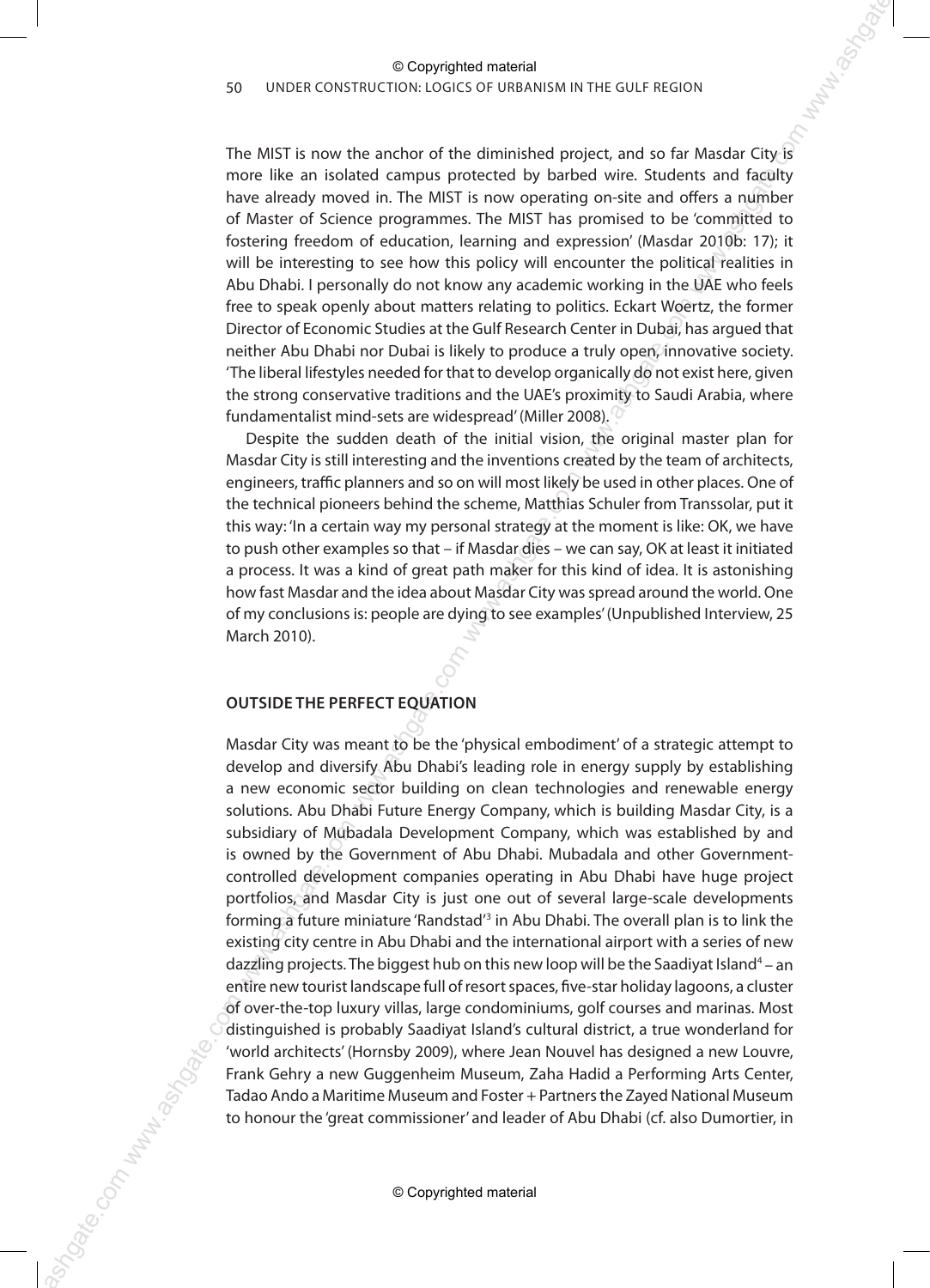this volume). Another prominent development in the 'Randstad plan' is Yas Island just three kilometres north of Masdar City. The Yas Island project is 25 square kilometres in size, or more than four times as big as Masdar City. Partly dedicated to motorsport, Yas Island is the location of the newly opened Formula One Grand Prix racetrack and will soon accommodate the world's first Ferrari theme park.

63 Changetter encourage (63 Changetter and the Changetter and the Value of the Marine Changetter and the Changetter and the Changetter and the Changetter and the Changetter and the Changetter and the Changetter and the Ch The heavy footprint of unconstrained consumption and the constant demand for growth in Abu Dhabi hardly represent a sustainable perspective from any point of view. Seen in comparison with all the other mega-projects launched in Abu Dhabi, Masdar City does not really imply any overall change – but it certainly plays an important role as a tactical diverter of scepticism. The eco-city of the future has already become a strong brand for Abu Dhabi, despite the emirate's current status as one of the world's worst carbon and solid-waste polluters per capita. The true magic of Masdar City is its ability to repress almost everything going on outside its perimeter walls, including its own neighbouring entertainment attractions like the Ferrari theme park, the Formula One racetrack and all the irrigated golf courses on the island of happiness. Masdar is plugged directly into Abu Dhabi International Airport, and most of Masdar's future inhabitants will be flying in from around the globe – along with many of the goods demanded by the future inhabitants. According to Climate Change Corp (CCC), '[t]here will be no limits to individual energy consumption, and residents will be able to drive cars as long as they are parked outside the city's boundaries at all times' (CCC 2008). Half of the proposed population of Masdar City will be daily commuters who will leave a giant fleet of Hummers, SUVs, four-wheelers and other traditional cars in nine huge parking structures surrounding the car-free city. All the fresh water used in Masdar City will be desalinated seawater coming from natural gas-powered plants sending millions of gallons of chemically polluted brine back into the sea, ultimately exacerbating the existing environmental problems for the marine life in the Gulf.

Embedded in a worst-case scenario, Masdar City is like a perfect fiction totally detached from the outside world. 'The result, Mr. Foster acknowledged, feels a bit like Disneyland. "Disneyland is attractive because all the services are below ground", he said. "We do the same here – it is literally a walled city"' (Ouroussoff 2010). The Masdar City brochure informs us about all the included programmes, services and entertainment venues offered by the great scheme, but nothing about what is being externalized. The boundaries of sustainable development are indeed very difficult to define – but conceiving the 'eco-city of the future' as a theme park is like solving social problems with gated communities.

# **Strategies of Authoritarian Enlightenment**

The Government-run companies behind the Masdar Initiative claims to provide 'a blueprint for cities around the world striving for sustainability' (Al Jaber 2009). Since it is primarily interested in sustainable architecture and planning and eager to engage in research on the new design solutions and the technical innovations created by Foster + Partners, it might seem totally irrelevant for a private company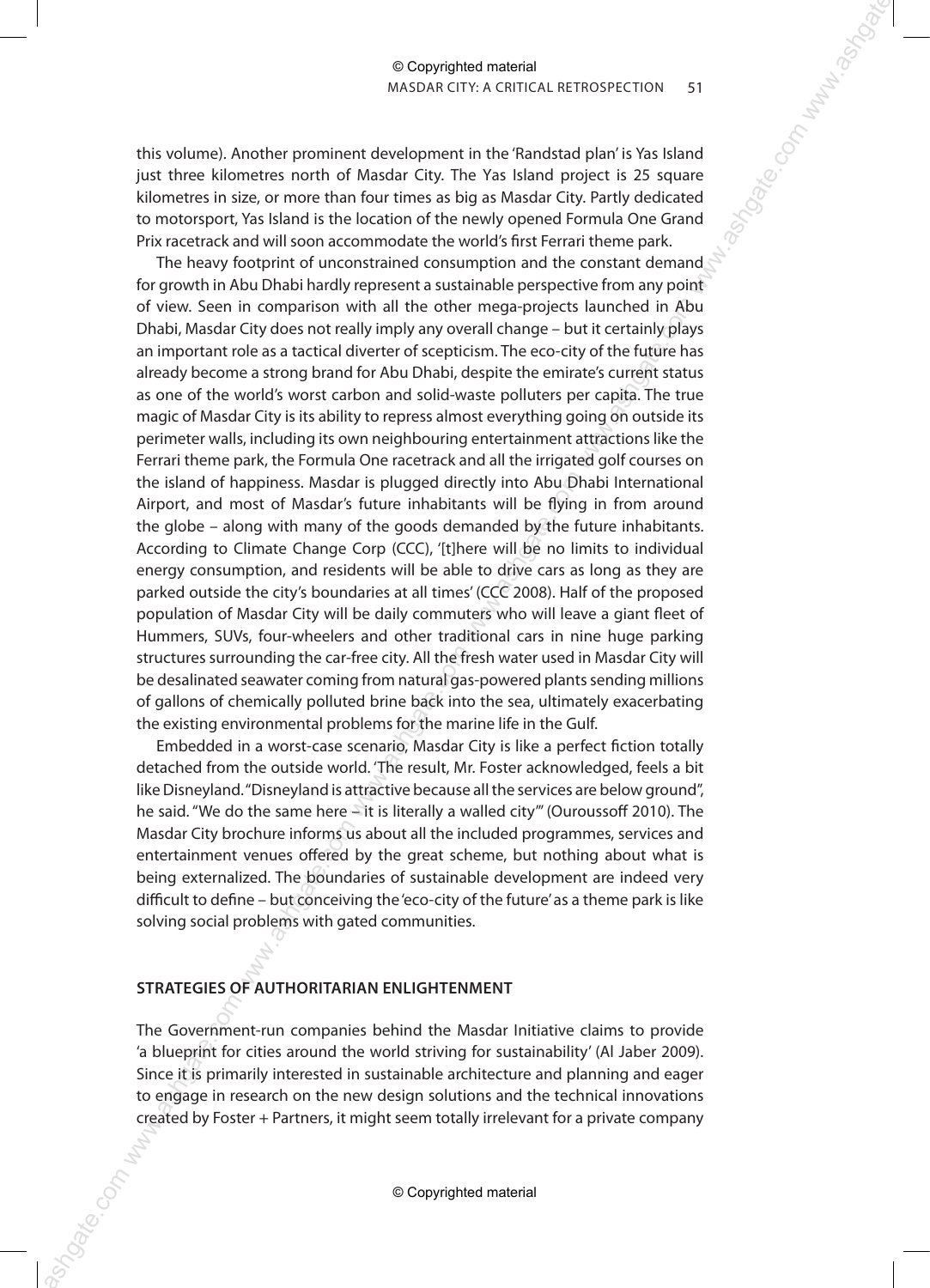to embrace the complex political issues implicit in the local planning process. But unfortunately, Masdar City *is* the physical embodiment of both big business and high politics in the UAE. Even in its current 'pragmatic phase', Masdar City is obviously part of a much larger strategic plan by the Abu Dhabi Government to develop and diversify its economy and consolidate the UAE as an advanced and reliable player on the global tourism and real estate development market. It would simply be too naïve not to frame the discussion of Masdar City by reflecting on its initial conditions and the overall political and economical context within which the city will operate.

so uncertainty and the control of the control of the location of the control of the control of the control of the control of the control of the control of the control of the control of the control of the control of the co On the other hand, many architects, including Louis Kahn, have argued that the purpose of architecture is not social reform. That is a clear position! But Masdar claims to transgress aesthetics and go beyond the clean techno-fix solutions advocated by technocrats. Social issues and ideas about 'quality of life' are being described as an important part of the vision. 'Central to this shift is the adaptation of the principles of "One Planet Living", a global initiative of Bio Regional and the WWF that is based on the idea that it is possible to live within ecological limits and still improve the quality of people's lives. One Planet Living communities, such as Masdar City, aim to put principles of sustainability into practice' (Masdar 2010a: 6). To get the One Planet Living label, Masdar City needs to implement social justice. Principles of equity and fair trade are actually described as crucial aspects of Masdar's branding and highlighted as official policy in the glossy brochures. These surprisingly humanistic proclamations from a regime known for its 'problems' with basic human rights might seem paradoxical and raise some difficult questions. Is clean-tech and good design all it takes to achieve sustainable environments and quality of life? Is sustainability simply a matter of implementing a new set of technological procedures? Or is the very idea of sustainable development embedded in the notion of enlightenment, secularization and modernity?

Mona Abaza, an Egyptian sociologist and Islamologist who has studied recent cultural development policies in the Middle East observes that: 'To counteract the "dark" Islamists the government has appropriated the discourse of an "authoritarian Enlightenment", which in fact is no less authoritarian than the Islamists it attempts to counteract. On the other hand, the Islamists, by appropriating some of the Western thinkers (like Michel Foucault and the Frankfurt School), seem to reverse the arguments and claim the possibility of an "Islamic enlightenment" that argues against a historical linearity with the West and advocates the compatibility of religion with reason' (Abaza 2006). According to both discourses, addressing ethical, moral and political issues such as violation of human rights, questions of gender equality, nepotism versus good governance and transparency can be seen as evidence of a highly inappropriate kind of post-colonial interference. Following this line of thought, the only ideas 'Western architects' ought to promote outside their own cultural sphere are in essence technological solutions to pre-defined problems. Reducing architecture and planning to a kind of applied science might seem depressing from a modern enlightenment perspective. But for politically agnostic architects, it is certainly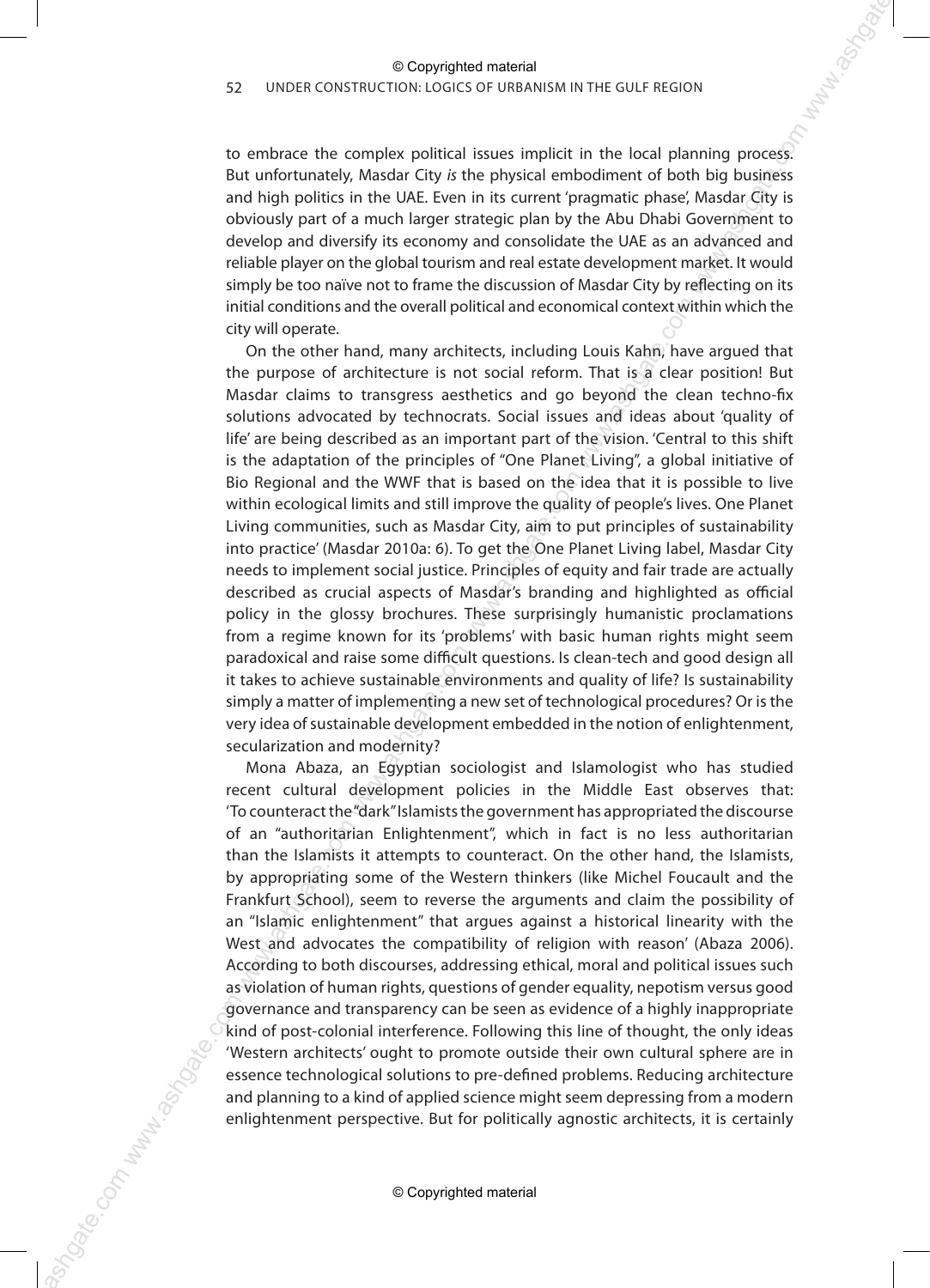opening up an exciting parallel world where 'important' techno-fix experiments can be done without any normative implications. The question is: who are the beneficiaries of this new kind of eco-totalitarianism in Masdar City (and Dongtan)? It cannot possibly be the slave army of unskilled construction workers from the Third World. They will be kicked out as soon as the future eco-city is built.

## **Move beyond Greenwashing, Please!**

 $$6.33$  or each particle control of the state of the state of the state of the state of the state of the state of the state of the state of the state of the state of the state of the state of the state of the state of the Since the foundation of modern sociology at the beginning of the nineteenth century, it has been widely acknowledged that all human activities are carried out within a societal structure – and that all history therefore cannot be reduced to one single person's genius decisions (Simmel 1998: 65). This characterization does not seem to be appropriate for the globalized city-states in the UAE. In this rich and booming part of the world, societal development appears to aspire to re-establish some kind of feudalistic principles under which up to 90 per cent of the population are outlaws and the cities are constructed as patterns of fortified settlements. One of the great paradoxes of Masdar is that it is both a great model for a sustainable future and an anachronistic example of something belonging to a more sinister past.

Well then, is the Masdar City design scheme developed by Foster + Partners a significant experiment for sustainable development? Yes, I believe so! Abu Dhabi is among the world's worst carbon and solid waste polluters per capita. Its current lifestyle leaves a total ecological footprint that would require 11 planets if adopted all over the earth. In this perspective even the smallest steps matter. Masdar City is certainly an important experiment for Abu Dhabi and maybe a great lesson for Foster + Partners. I just wish they would not call it a city.

# **Endnotes**

- 1 This topic has been discussed in several forums. The Asian Human Rights Commission (AHRC) lists some current examples. Available at: http://www.ahrchk.net/ua/mainfile. php/2000/359/ [accessed: 13 October 2010].
- 2 This controversial issue is controversially debated outside the UAE. See, for example, Anonymous (2011).
- 3 Randstad (Ring City) is the official term for the ring-like network conurbanization of the major Dutch cities.
- 4 Saadiyat Island means 'Island of Happiness', which hardly describes it for the people working there. See HRW (2009).